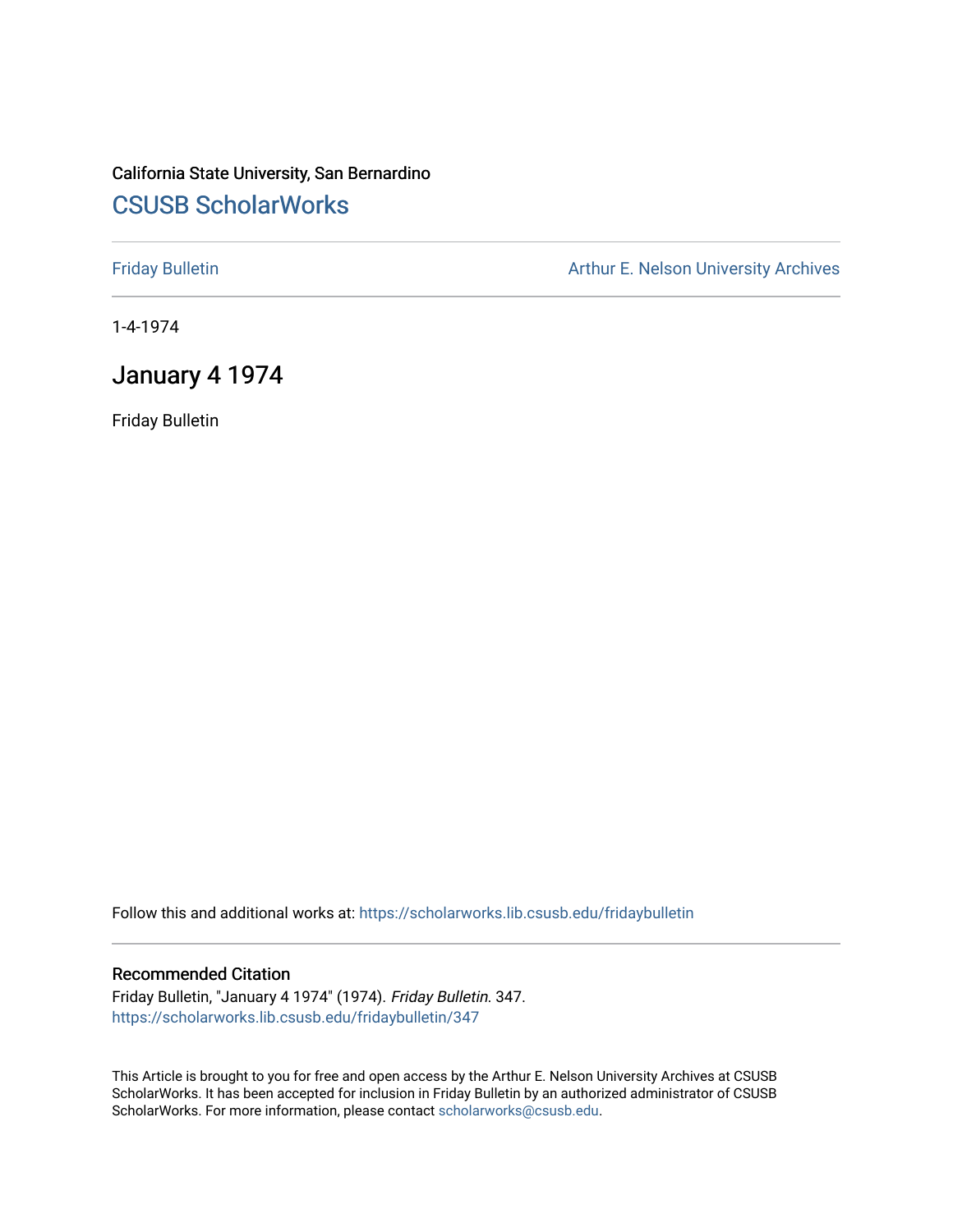CEIVED RECEI College

N J

# **TALL THE STATE COLLEGE. SAN BERNARDINO**

# **The BULLETIN** January *A,* <sup>1974</sup>



Winter Quarter registration concludes today with the last priority group registering at 4-4:30 and all not registered at scheduled time for first or second day registering from 4:30-6:30 p.m., under a new priority system which was put into effect last Fall,

Classes begin Monday,January *1,* for the Winter Term, which is also the date for late registration, January 11 is the last day to add classes, A late fee of \$5 will be charged after that date.

The Accounting Office and Bookstore will remain open until 7 p.m. for the convenience of students during next week, January 7 through 11

New subjects which became part of the curriculum this quarter are physical geology, an area in which the College has not previously offered courses, expanded offerings in criminal justice and a minor in recreation. **\*** 

TWO MINORS AND TWO OPTIONS The College has received approval to IN ART MAJOR NOW AVAILABLE offer two options under the Bachelor of Arts in Art, One plan will include

12 courses with a general emphasis and the other will include 15 courses, with a more professional emphasis. Additionally, the College has been authorized to offer its first specialized art minors. Art History and Studio Art.

The new programs are effective this quarter. *-k \* it* 

ENERGY CRISIS CAUSES REDUCTION IN LIBRARY HOURS

New, curtailed hours have been announced for the Library, effective next Monday, January 7. Monday through Thursday the

Library will open at 8:30 a,m, (instead of 8:00 a.m.) and remain open until 10 p.m. On Fridays the hours will be 8:30 a.m.-5 p.m. (formerly 8:00 a.m. to 5 p.m.) The most innovative change will occur on Saturdays, when the Library will be closed (formerly open noon to 4 p.m.). Sunday hours will be 1 to 5 p.m. instead of the usual 1:30 to 10 p.m. schedule.

The reduction in hours will result in energy savings.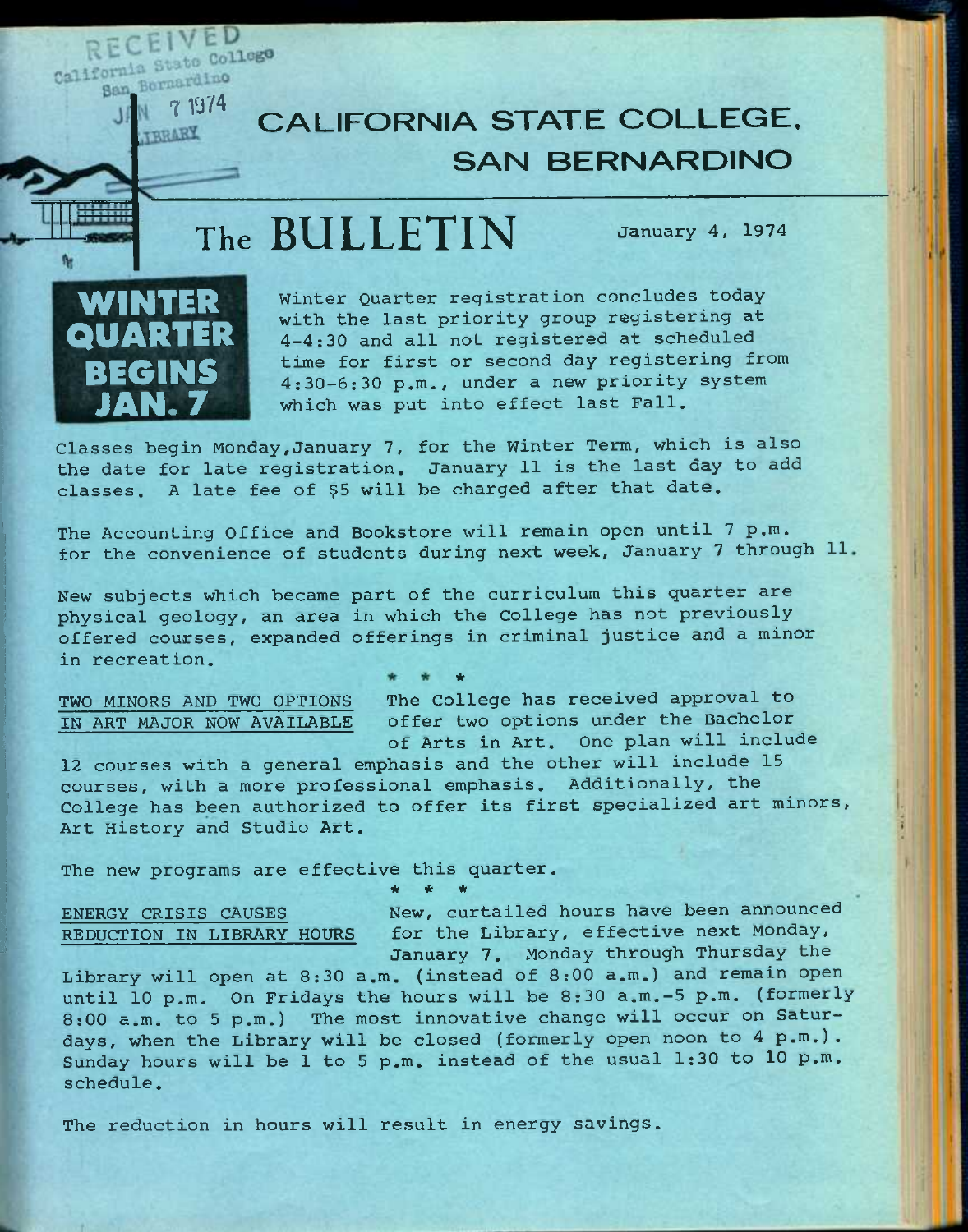EXHIBIT. OF JIM HARREL. STAFF PHOTOGRAPHER, AMONG FOUR IN LIBRARY DISPLAYS

The January exhibits of the Library feature Photographs by Jim Barrel, Staff Photographer with the CSCSB A-V Department and first photographer of

the College to have his work on display here.

The Harrel collection, in color and black and white, was processed and printed by the artist, who has used a variety of different techniques, ranging from a simple monotone print to complex multi-<br>colored posterization. The photos are on the First Floor The photos are on the First Floor.

Other exhibits are "Transofranee," depicting rapid transit in France, also First Floor; Posters of Gas Light Theater, Third Floor; and Salvador Dali prints, Fourth Floor.

PRINTS BY 24 SO. CALIF. The opening exhibition of the Art Gallery PRINTMAKER5 AT GALLERY for the 1974 series features Prints by 24 Southern California Printmakers. The ex-

**\* \* \*** 

hibition shows the full range of print media from artists of international rank and the most promising young artists working in the area.

A special attraction of opening day, January 8, will be a gallery talk by Leonard Edmonson, distinguished artist and author of recent books on the etching process, at 4 p.m.

A reception will mark the opening of the new season of The Gallery at 8 p.m. The campus community and the public are invited.

**\* \* \*** 

GEORGE SLUSSER RECEIVES George Slusser, Assistant Professor of<br>DOCTORATE FROM HARVARD English, has received word from the Der English, has received word from the Department of Comparative Literature at Harvard

University, that he has completed all requirements to receive the doctorate degree, which will be formally conferred in March, 1974, **\* \* \*** 

FIELD INTERVIEWS AVAILABLE A retirement officer of the Los Angeles LOCALLY FOR NEAR-RETIREES Office of the PERS will be in San Bernar dino on January 8, 9, and 10, 1974, to

conduct interviews with members of the PERS who plan to retire in the near future. Interested members may arrange for appointments at 217 W. 1st St., Room 204-B, LA, CA 90012; 620-4430,(Area 213). Interviews will be held in the San Bernardino State Office Bldg., Rm.

### **CSCSB BULLETIN**

The Calitornia State College, San Bernardino BULLETIN is published by the Office of Col-<br>lege Relations, AD-151, Ext. 418. Material<br>for publication must be received by noon Tuesday before the Friday of publication.

Editor . . . . . . Barbara Nolte Printed at Duplicating

**\* \* \***  SYMPATHY - The College extends sincerest sympathy

166, 303 W. 3rd St., San Bernardino,

to Mr. and Mrs. James Morrow (Meredith, Humanities) on the death of their 15-year-old daughte Kathie,last Tuesday in a Pomona hospital.

**2**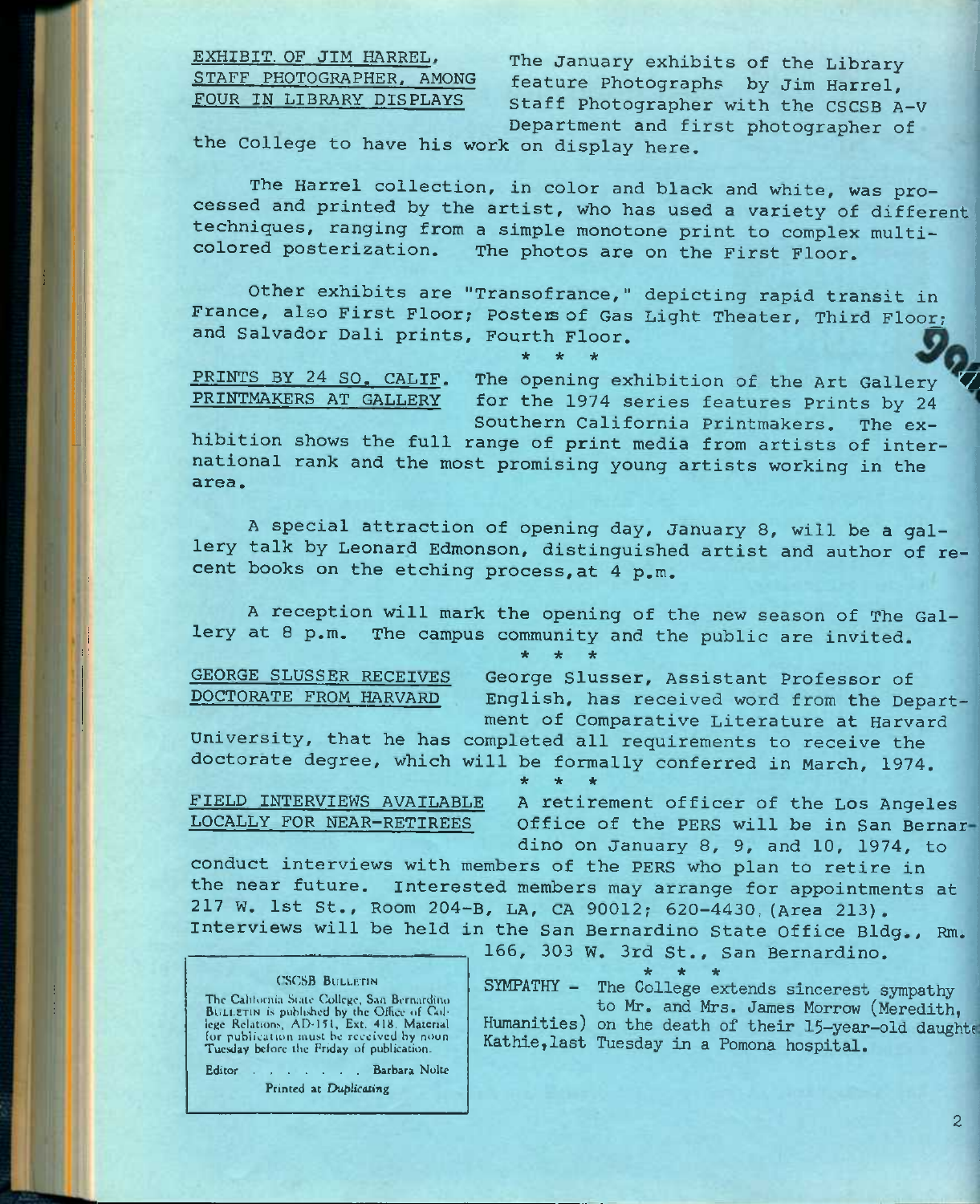

The CSCSB Foriegn Film Festival opens with a French Film, "L 'Immortelle," directed by Alain Robbe-Grillet. Showings will be Wednesday, January 9 at 3 p.m. and Saturday, January 12 at 7 p.m. The films

will be shown in PS-10 and all have English sub-titles except a forthcoming one in February which has narration in English.

Seven more foreign films will be shown Wednesday matinees and Saturday evenings concluding in May. There is no charge.

## Announcing new publications

The Graduate Bulletin 1973-74 of California State College, San Bernardino is now available on campus. Copies may be obtained from the Public Affairs Office and College Relations Office.

3

Brochures on "Winter Events" at the College are available on campus at the above offices. The events, open to the public, include Art Gallery exhibits, Library exhibits, music concerts and programs, and a special "Renaissance Month" in February featuring a banquet and presentation by Serena De Bellis on the Frank V. De Bellis Collection of Renaissance books and manuscripts and preview tour of the exposition.

**+** 

**+ +** 

Copies of two additional pamphlets are aiso on campus. The January Art Gallery Exhibit brochure and the CSCSB Foreign Film Festival folder are available to interested College personnel.

**\* \* \***  Cler. Asst. IIA - Placement & Fin. Aid Off.; distr. materials *EMPLOYMENT* to students & assists with completion; prepare documents on Staff *OPPORTUNITIES* applications for review; compile data to aid dept. research; type 50 wpm; 1 yr. pd. cler. exp.; 30 hrs wk.-9 a.m.-3:30 p.m. daily; until May 30, 1974 (approx.); salary:  $$3.08/hr$ ; avail. Jan. 14; apply by Jan. 9

Cler. Asst. IIA - Personnel Off. on C.O.D. Program; assist with special programs, other duties, incl. relief on switchboard & typing; type: 50 wpm; 1 yr. pd. cler. exp.; 30 hrs. weekly; imtil June 30, 1974; salary: \$3.08/hr.; avail. Jan. 14; apply by Jan 9, 1974. +

Cler. Asst. IIB - Pool sec'y in Soc. Sci. School; type exams, papers, take dictation, filing, etc.; qual.: 50 wpm type; 80 wpm shorthand; 1 yr pd. cler. exp.; 40 hrs./wk; 5 mo. duration; salary:  $$575/m0$ .; apply by Jan. 9.

Parking Officer - patrols prkng lots & enforces prkng. & traffic regs; issues citations for violations on State College campus; (See Personnel Office for complete description of duties and qualifications.) Salary: \$628/mo; 10/hr.day; 40-hr.wk.

| DIRECTORY Add: Ext. 497 | 7475 Del Rosa Ave<br>GUNDERSON, Shirley (Don)               |
|-------------------------|-------------------------------------------------------------|
| <b>CHANGES</b>          | San Bernardino 92410<br>Cler. Asst., Dept, Nursing &        |
|                         | $884 - 2625$ - - - - -<br>Health Science, BI-122            |
|                         | 3055 Golden Ave, #33<br>549 PATAIL, George                  |
|                         | San Bernardino 92404<br>Asst. Librarian                     |
| Left the College:       | Bruce DePaula (Campus Police)                               |
|                         | PROMOTIONS - Karen Newby - to Campus Peace Officer, Range A |

Daryl Faustini - to Campus Peace Officer, Bange A